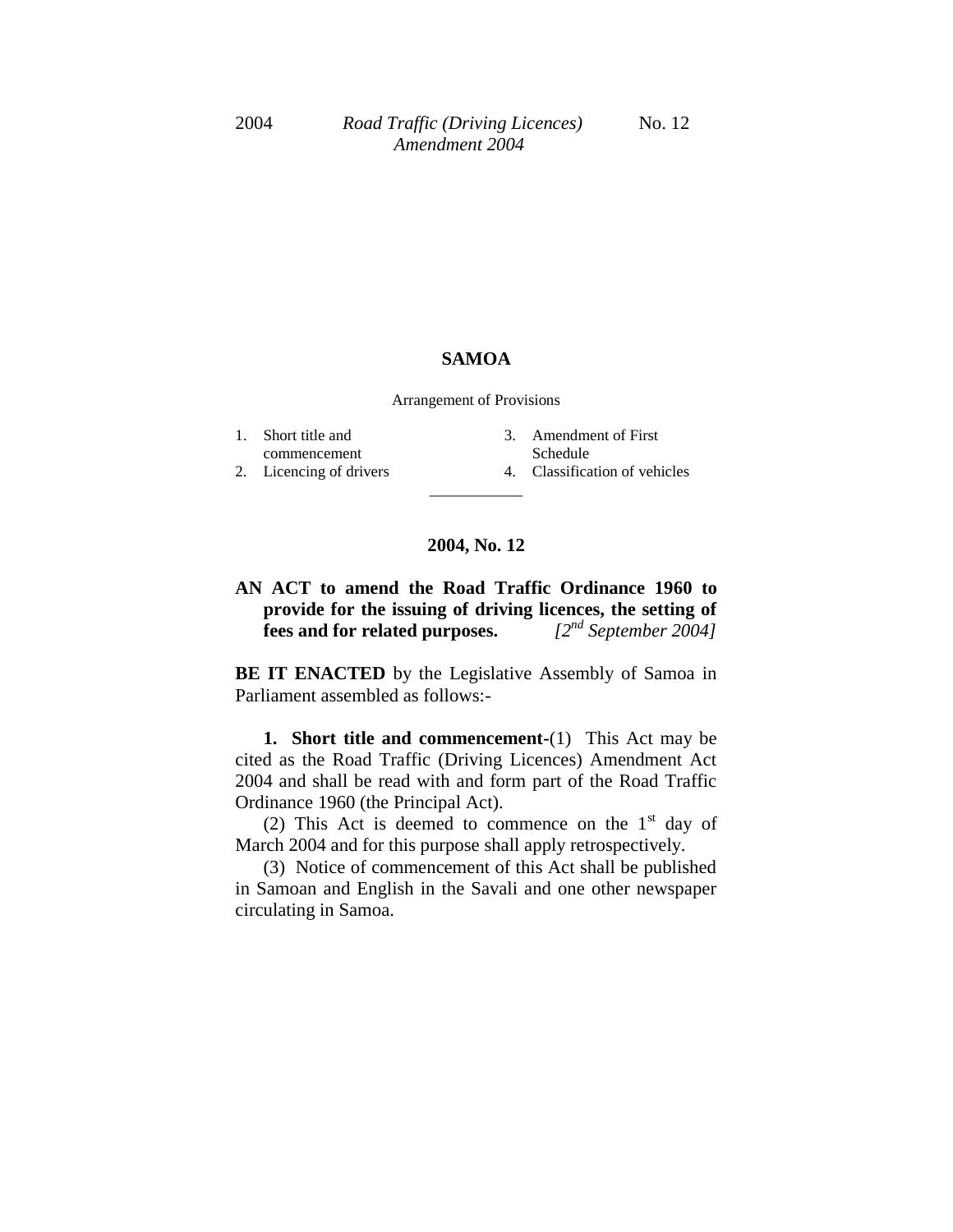**2. Licensing of drivers –** Section 27 of the Principal Act is amended by deleting subsection (3) and (4) and substituting the following:

"(3) Driving licences shall be in a form or forms determined by the Principal Licencing Authority by Notice from time to time.

- (4) The Principal Licencing Authority:
	- (a) shall determine the period of validity of a driving licence by Notice from time to time; and
	- (b) may determine different periods of validity for each class or category of driving licence.

(4A) The Principal Licencing Authority shall publish any Notice under subsections (3) and (4) in Samoan and English in the Savali and one other newspaper circulating in Samoa."

**3. Amendment of First Schedule –** The Principal Act is amended by inserting the following after section 27:

**"27A. Amendment of First Schedule-**(1) Despite the other provisions of this Act, the First Schedule may be amended by the Minister by Notice from time to time.

(2) The Minister shall cause any Notice under subsection (1) to be published in Samoan and English in the Savali and one other newspaper circulating in Samoa."

**4. Classification of vehicles –** The Principal Act is amended by deleting section 31 and substituting the following:

**"31. Classification of vehicles-**(1) The classification of vehicles may be determined by the Principal Licencing Authority by Notice from time to time as may be necessary for the purposes of sections 27, 29 and 30 of this Ordinance.